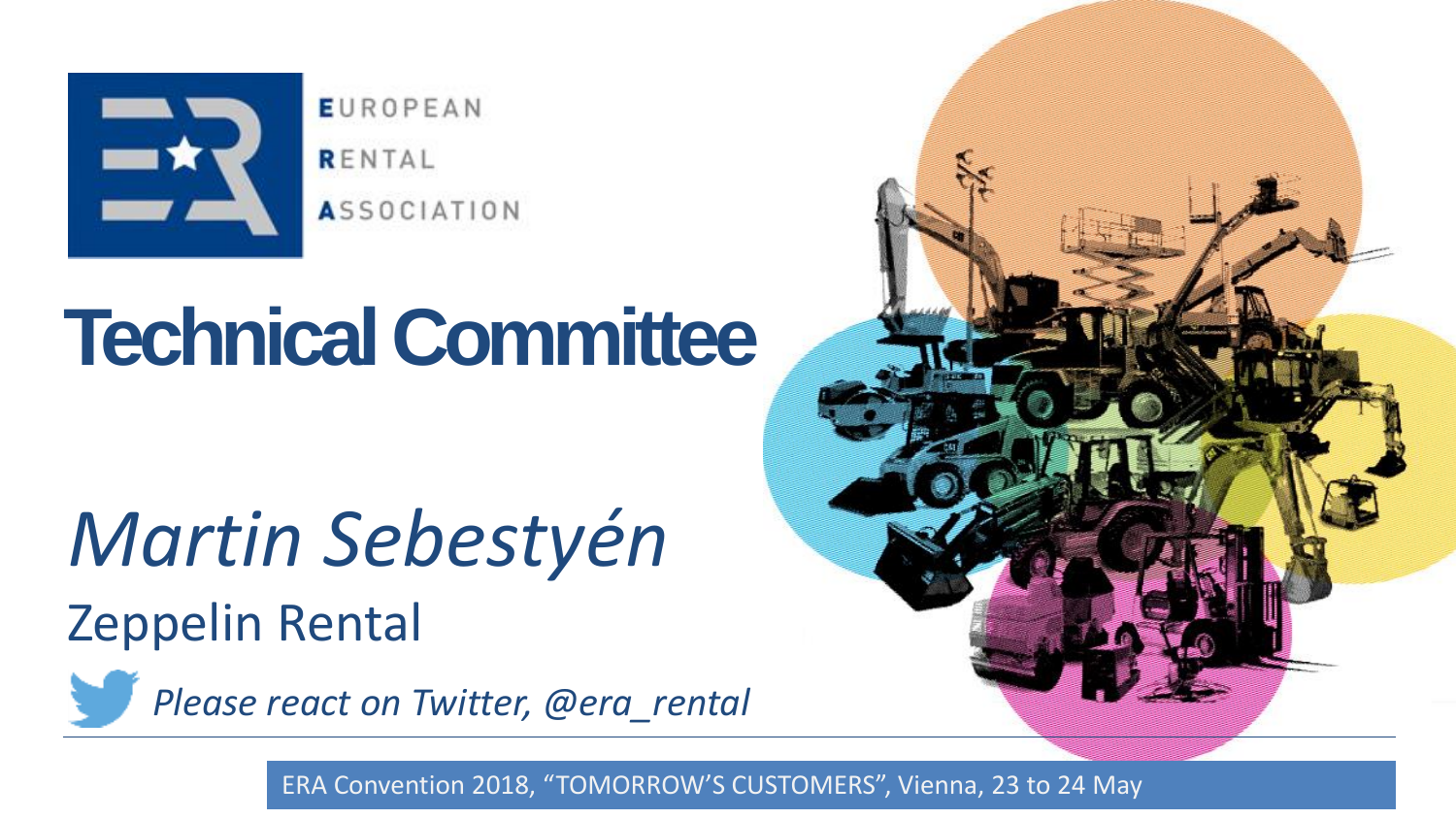- **1. New Mission statement & Committee goals**
- **2. Current topics of the Committee**
- **3. Review face-to-face meetings in 2017 / 2018**
- **4. Workshop**



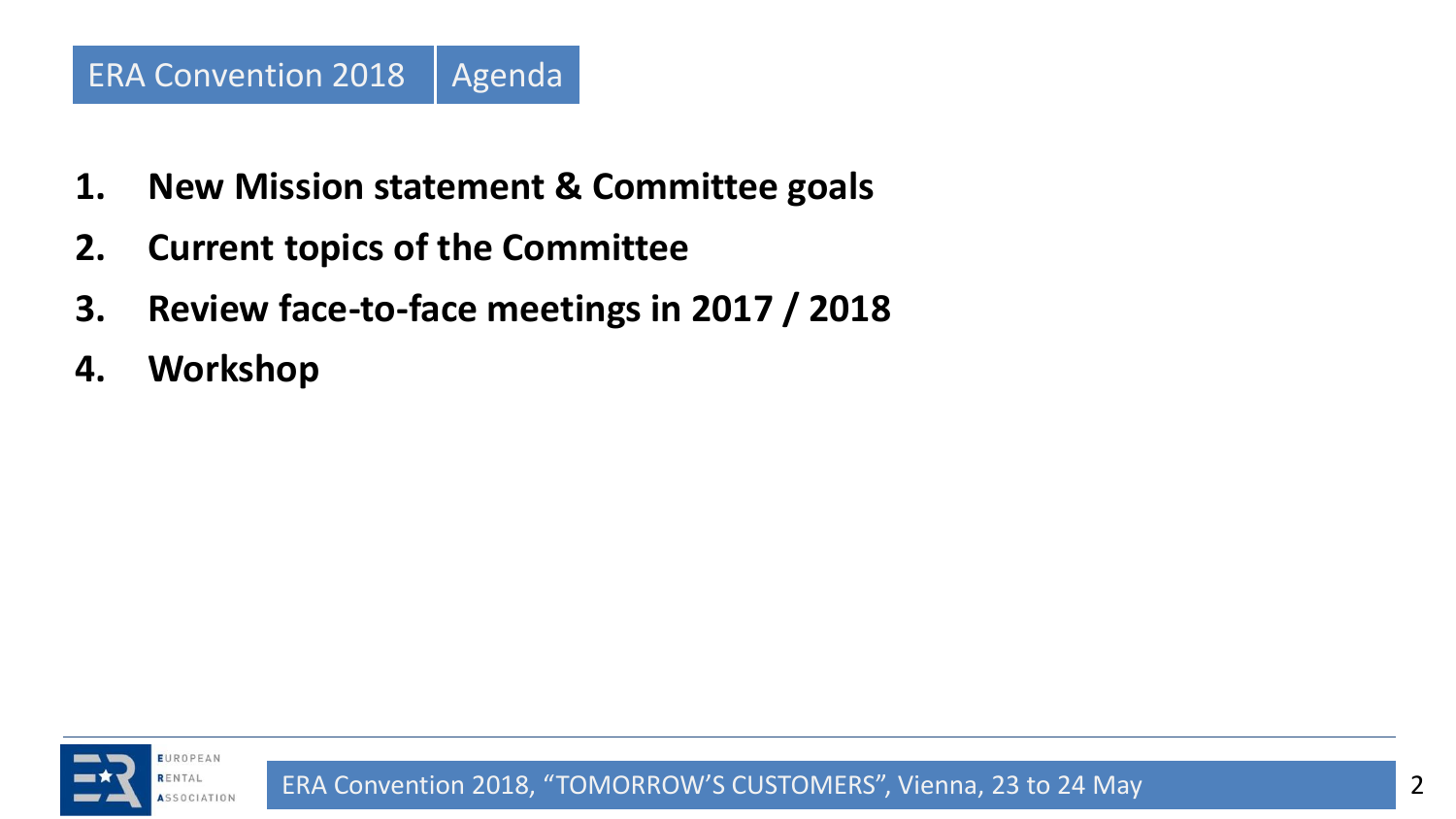## **Making it safer, easier, cost effective and sustainable for the rental industry by working together with equipment stakeholders on:**

- 1. The key drivers of the total cost of ownership (damages, accidents, maintenance, parts management etc.)
- 2. Standardization wherever possible (telematics, decals, tie down points, instruction manuals, etc.)
- 3. Framework of training (skill level, e-learning, etc.)
- 4. New legislations impact on rental industry
- 5. Big data (connectivity, telematics, IoT, etc.)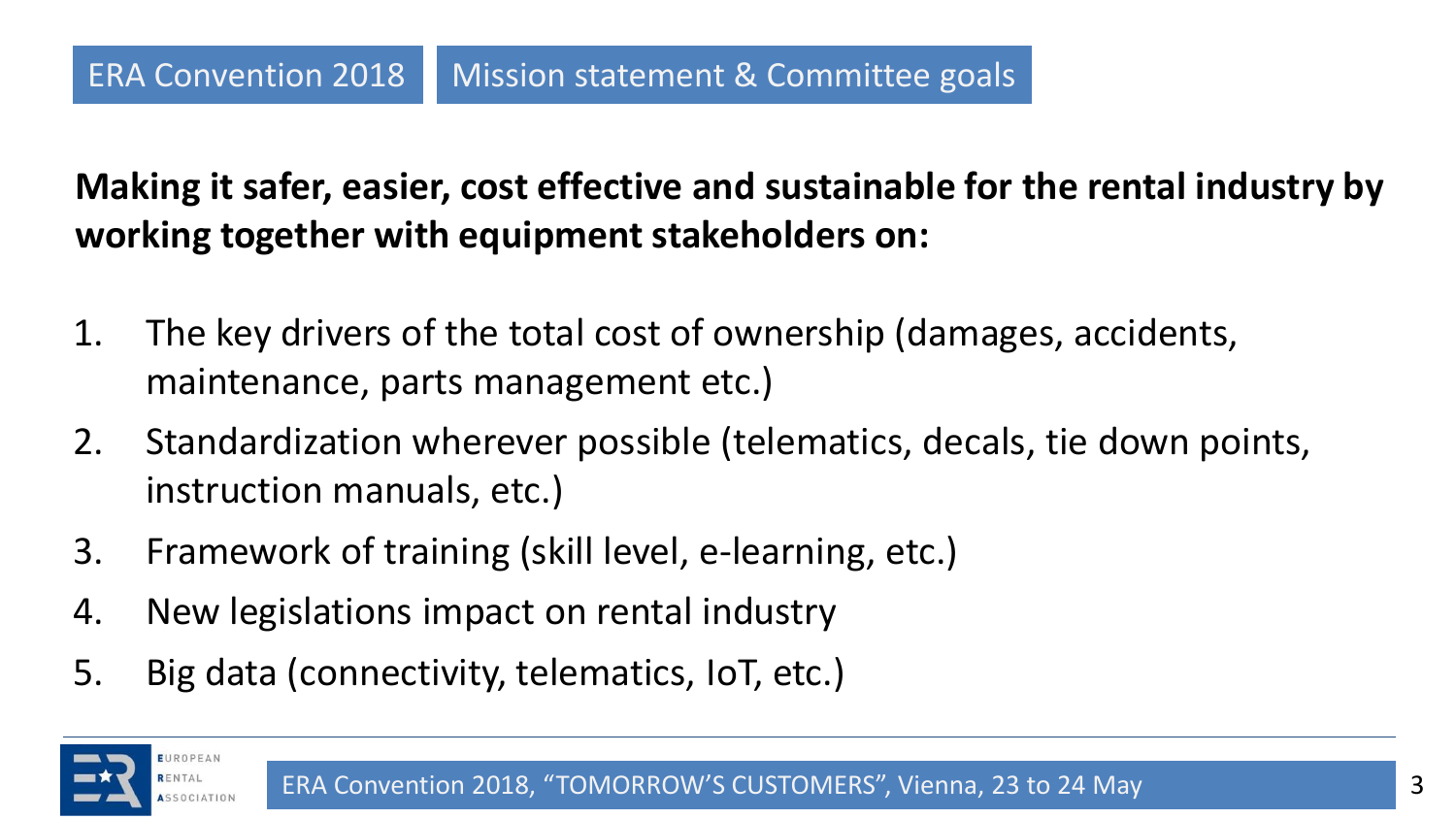#### **Telematic standards**

• Which data is already available per OEM



• How to summarise the different data / information sent by the OEM's into one platform of a rental company



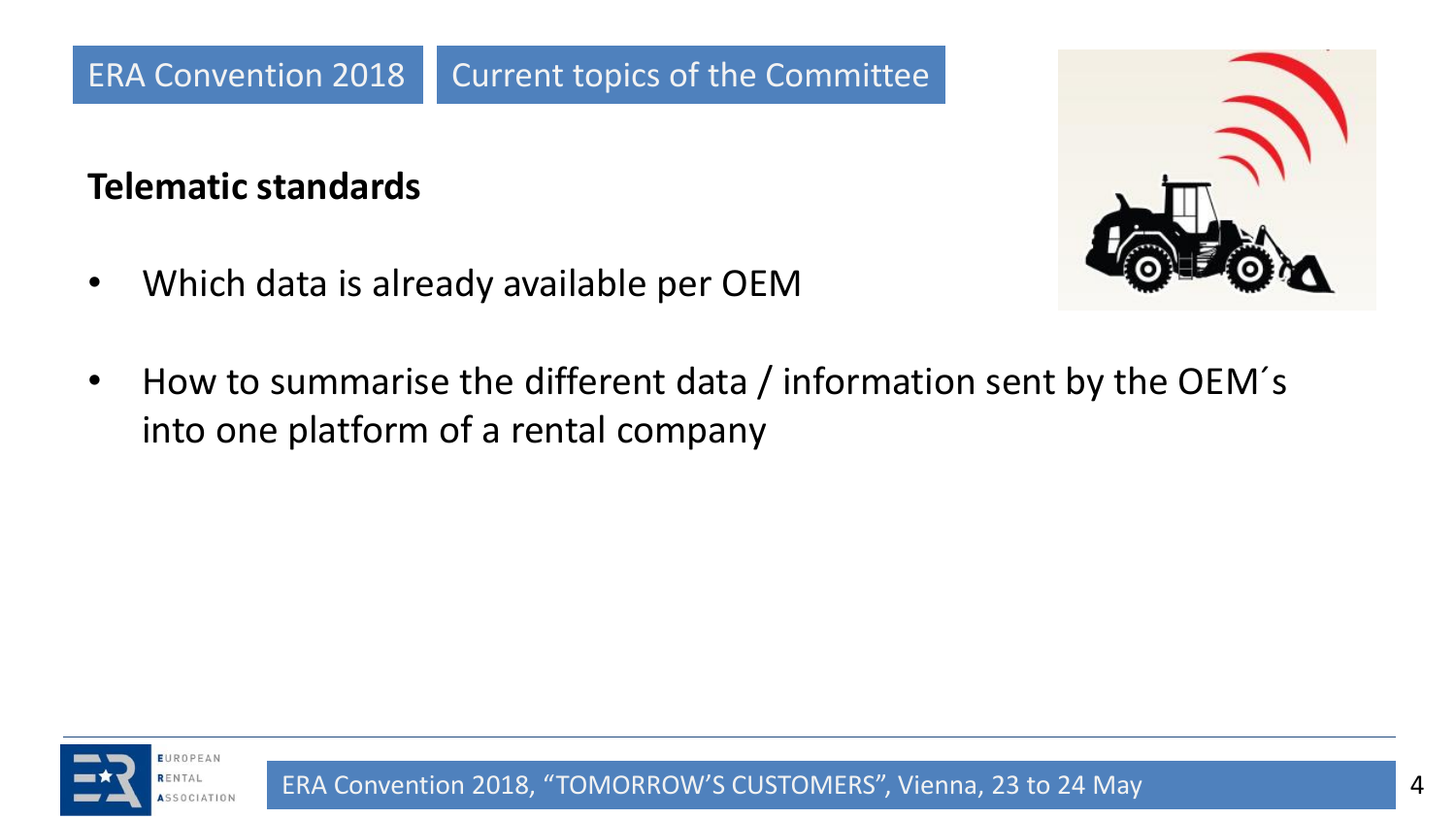#### **Predictive Maintenance / Preventive Maintenance in general**

*Predictive Maintenance, is the intelligent combination of modern sensors and real time data analysis which forecasts the event of damage through the analyses of current and historical data by means of algorithms and Big Data.* 

*Preventive maintenance refers to regular, routine maintenance to help keep equipment up and running, preventing any unplanned downtime and expensive costs from unanticipated equipment failure.*

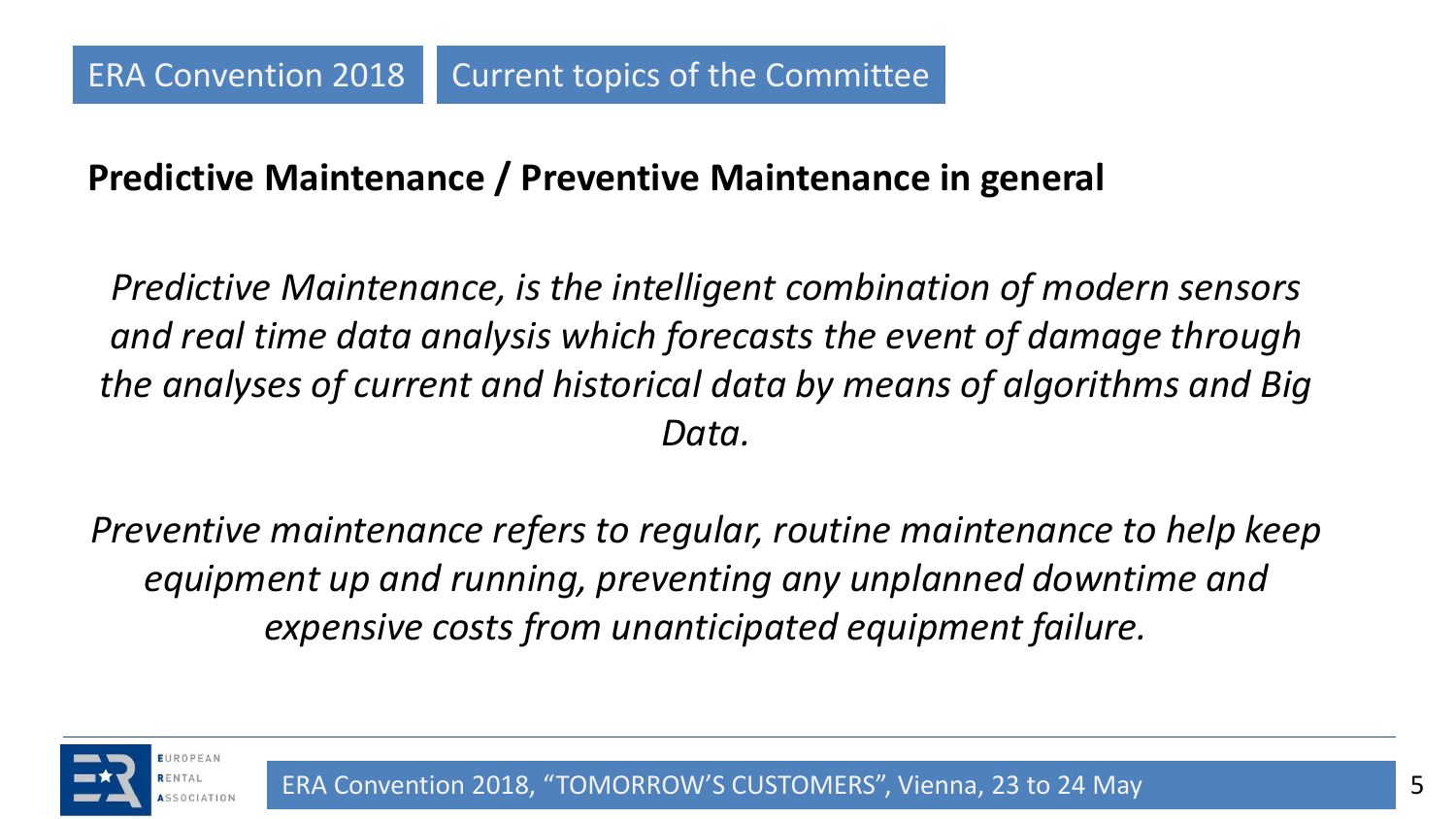#### **Predictive Maintenance for the construction machine industry**

- Usage of measuring and manufacturing data of machines and assets for the derivation of servicing information
- Critical operating parameters serve as a decisive support to determine the perfect time for maintenance and to record operating conditions
- It is supposed to prevent imminent machine failures and determine the time for the exchange of spare parts

#### **Aim:**

- proactive service and minimization of downtimes/failures
- disturbances can be predicted, before effects or failures occur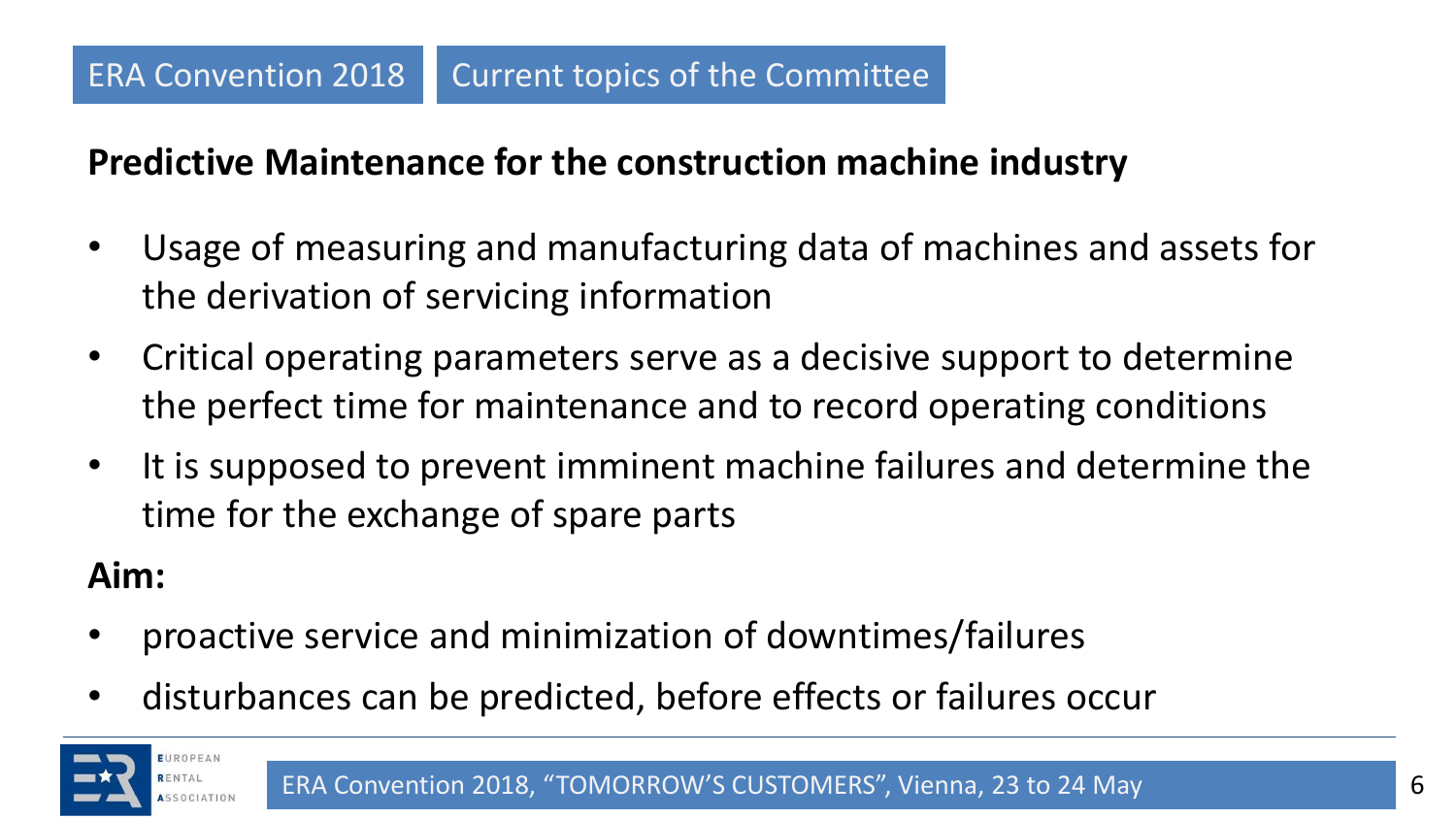#### **Preventive Maintenance / Interval increases**

- careful planning and scheduling of maintenance on equipment before there is an actual failure
- keeping accurate records of past inspections and servicing reports

### **Aim:**

- Prolonged life and improved liability of company equipment
- Less unplanned downtime caused by equipment failure
- Less unnecessary maintenance and inspections
- Fewer expensive repairs caused by unexpected equipment failure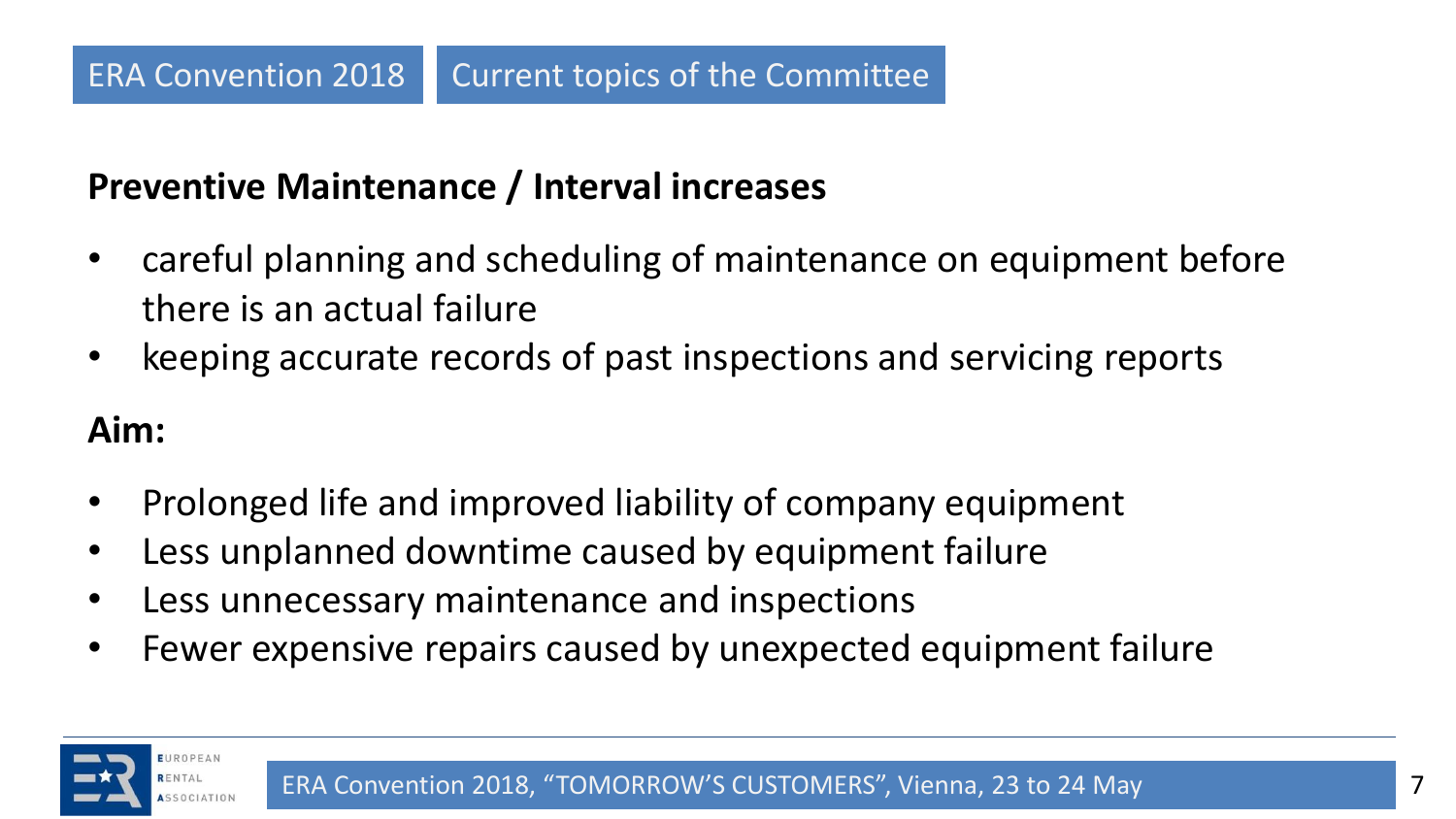#### Maintenance Training

- **1 st Level Maintenance**: Simple actions required for the operation and carried out on easily accessible parts, in a safe way, using support equipment built in the item.
- **2<sup>nd</sup> Level Maintenance:** actions requiring simple procedures and / or easy-to-use support equipment (built in the item or external)
- **3 rd Level Maintenance:** operations requiring complex procedures and / or complex to use or to implement portable support equipment
- **4 th Level Maintenance:** actions implying the know-how of a technique/technology and / or the application of specialized support equipment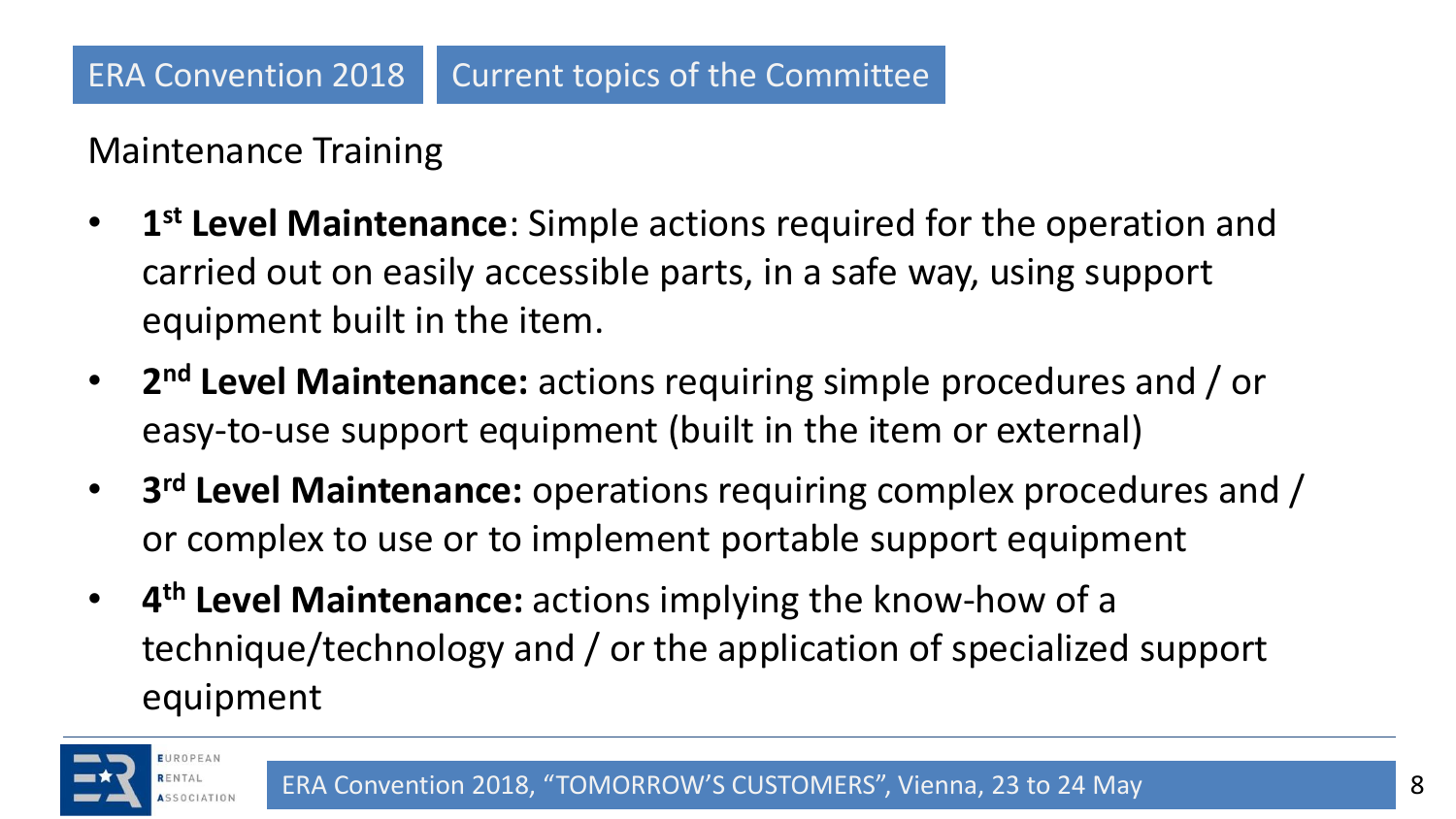#### ERA Convention 2018 Current topics of the Committee

#### Maintenance Training

#### **Framework of Quick Guides**

- General description of the equipment 1.
	- $11$ Picture / illustration
	- $1.2$ Manufacturer / type
	- $1.3$ Specific technical information (related to safe use) Kw. V. A. dimension / weight, fuel, blade / wheel size etc. Capacity - reach / working range
	- $14$ Tie down points / lifting points (illustration)
	- $1.5$ Storage (if applicable)
	- $1.6$ Range of intended uses - and foreseeable misuses (for construction equipment)

Accessories and interchangeable tools / equipment Fixing elements and cartridges Operating in wet condition, explosive areas etc.

- 2. Safety rules and risk assessment
	- $2.1$ Operator

Correct personal protective equipment Pictograms for vibrations, noise, exhaust, dust

 $22$ Surrounding

Type of soil Distance from power lines Wind speed **Magnetic field** Potentially explosive environment Lack of proper ventilation

23 **Machines** 

> Overturn risk Maximum ground tilt Risk of falling Risk of collision Risk of working on damage machine



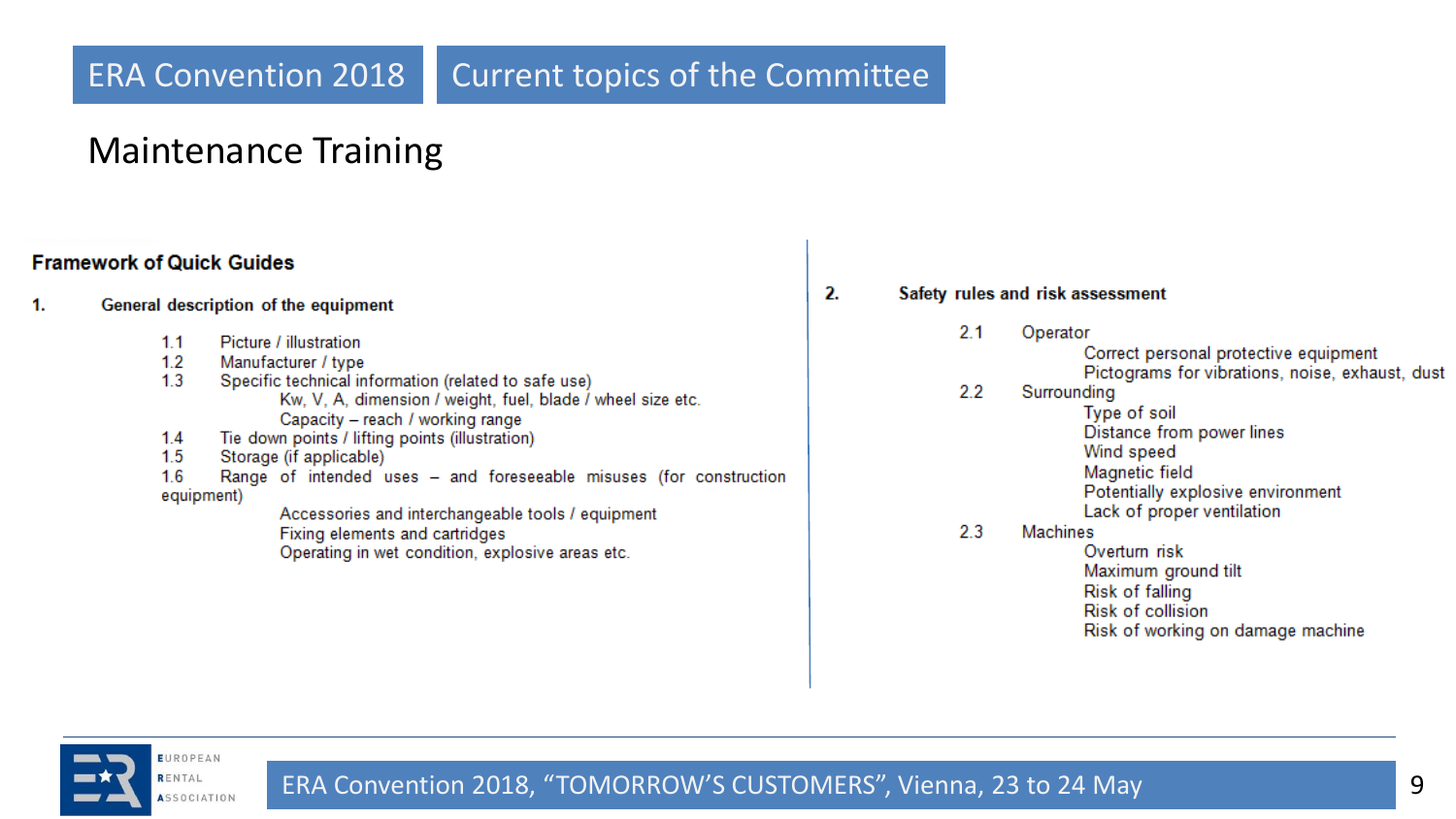#### Maintenance Training

- $3<sub>1</sub>$ Daily Maintenance and Inspection before and after use
	- $3.1$ Daily maintenance Engine oil level Cooling liquid level **Fuel level** Gear box oil level **Tyres pressure**
	- $3.2$ Inspection
- How to operate the machine (Illustrations) 4.
	- 4.1 Start and ergonomics
	- $4.2$ Stop
	- 4.3 Errors and operations of emergency Rescue operations Lowering, emergency control Error

#### Machines specific operational handling (when applicable) 5.

- $5.1$ Emergency stop check
- $5.2$ **Emergency lowering function check**
- 53 Stabilizers check
- $5.4$ Lower control panel
- $5.5$ Upper control panel
- 5.6 Drive function check
- 57 Raising and lowering function check
- 5.8 Brake control
- 5.9 Speed limit control
- $5.10$ Tilt sensor check
- $5.11$ **Driving function check**
- 5.12 Operating accessories fi; quick couplers / hammers

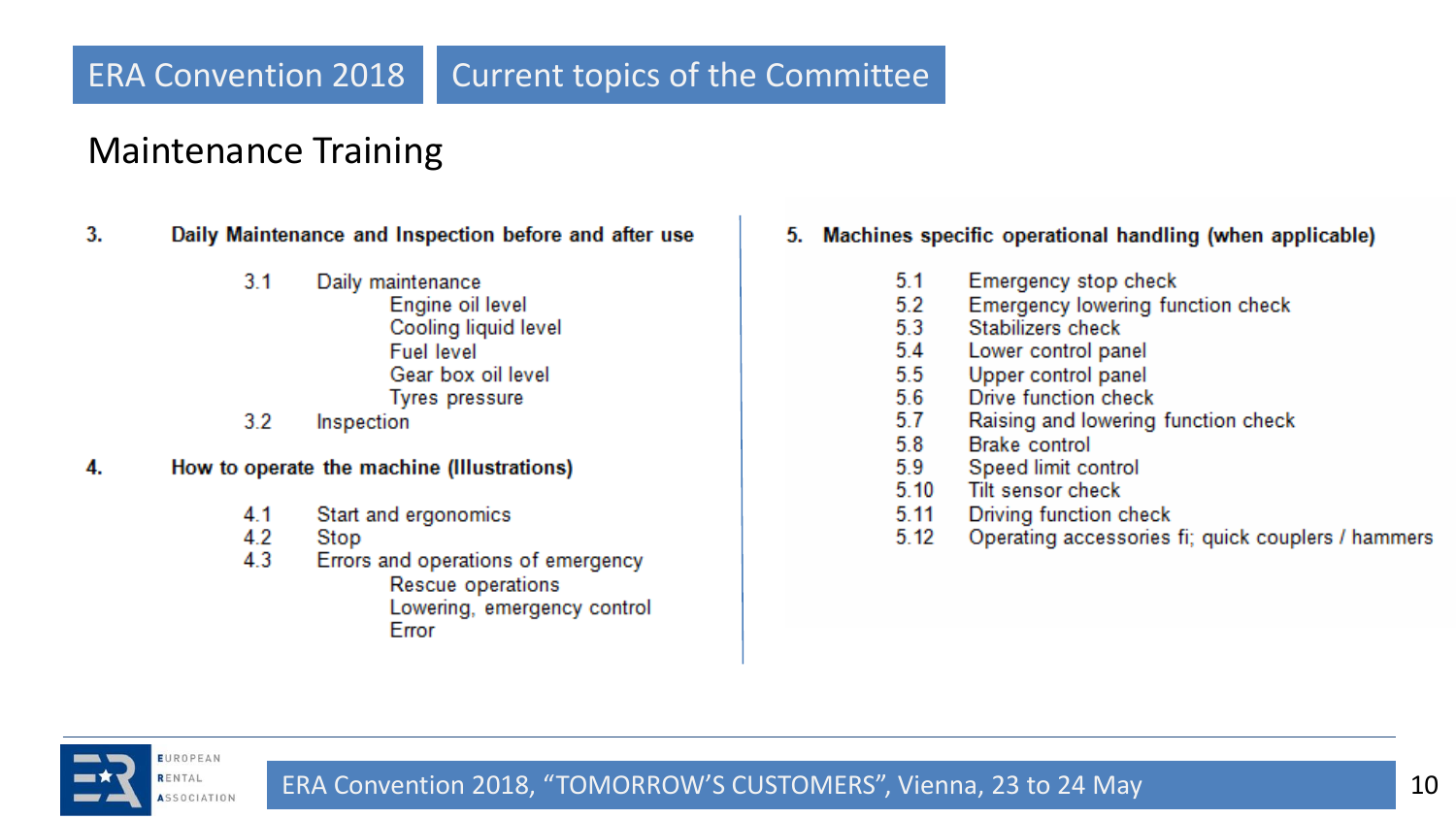#### **Innovative solutions for the rental industry**



- Open question to each OEM to present future developments in relation to technical extensions for the rental industry
- Discussion of topics adressed by the rental companies



JROPEAN

SOCIATION

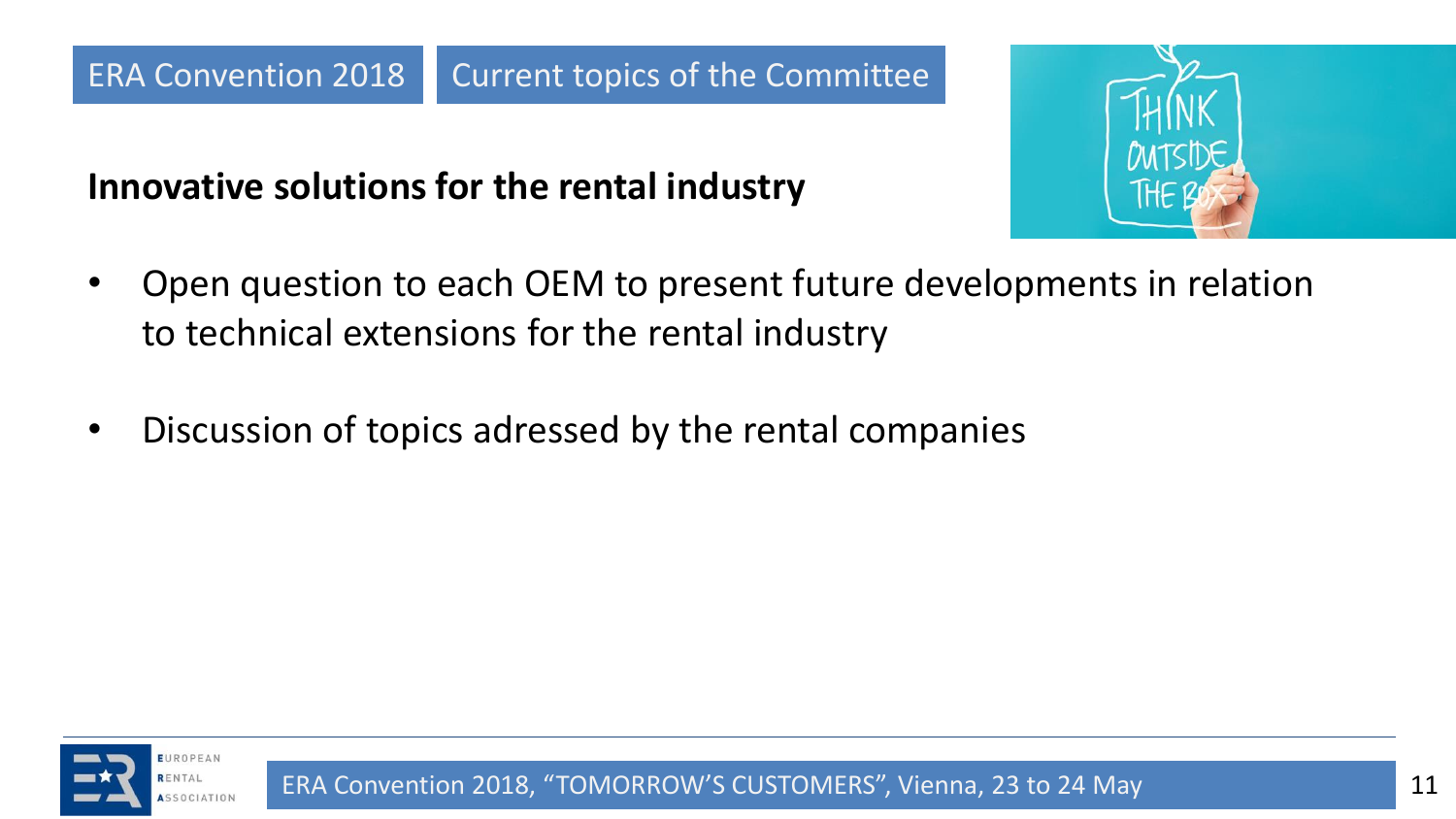#### ERA Convention 2018 Review face-to-face meetings in 2017 / 2018

- Positive feedback from the OEM´s
- Increase of the quality of the meetings on both sides
- Timeline with 1 % hours per meeting is well accepted
- Again positive results on the technical Committee works in relation to
	- tie down / lifting points
	- quick guides
	- telematic data
	- machine service ability



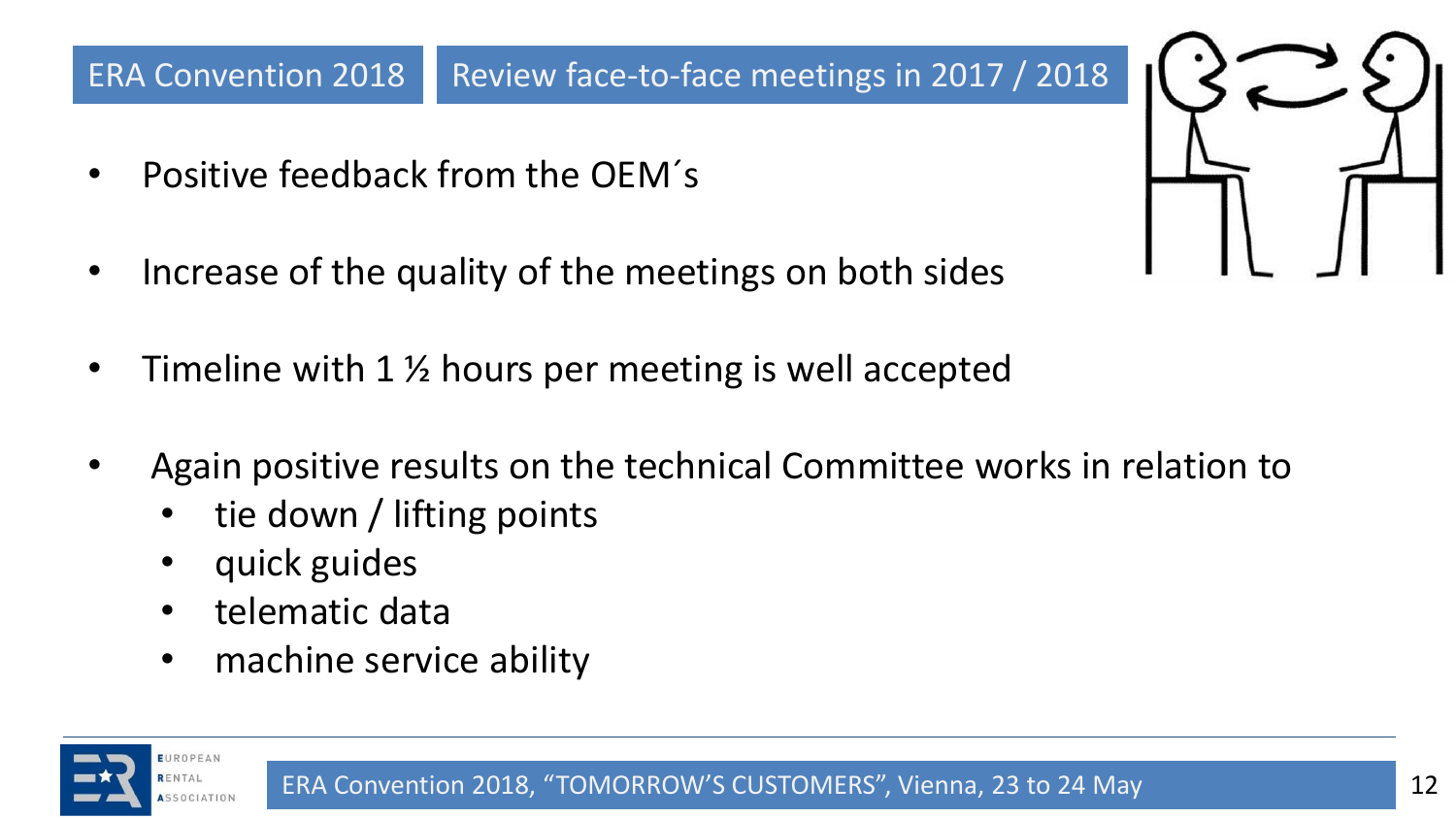# **Next Face to Face meetings planned on 24th of October 2018 in Konz**

Split between Construction machines / AWP´s

Next topics for the Committee:

- Tie down and lifting points / quick guides
- Maintenance and predictive maintenance
- Telematics solutions
- Technical training and education
- Quality of PDI / PDI issues
- Innovation

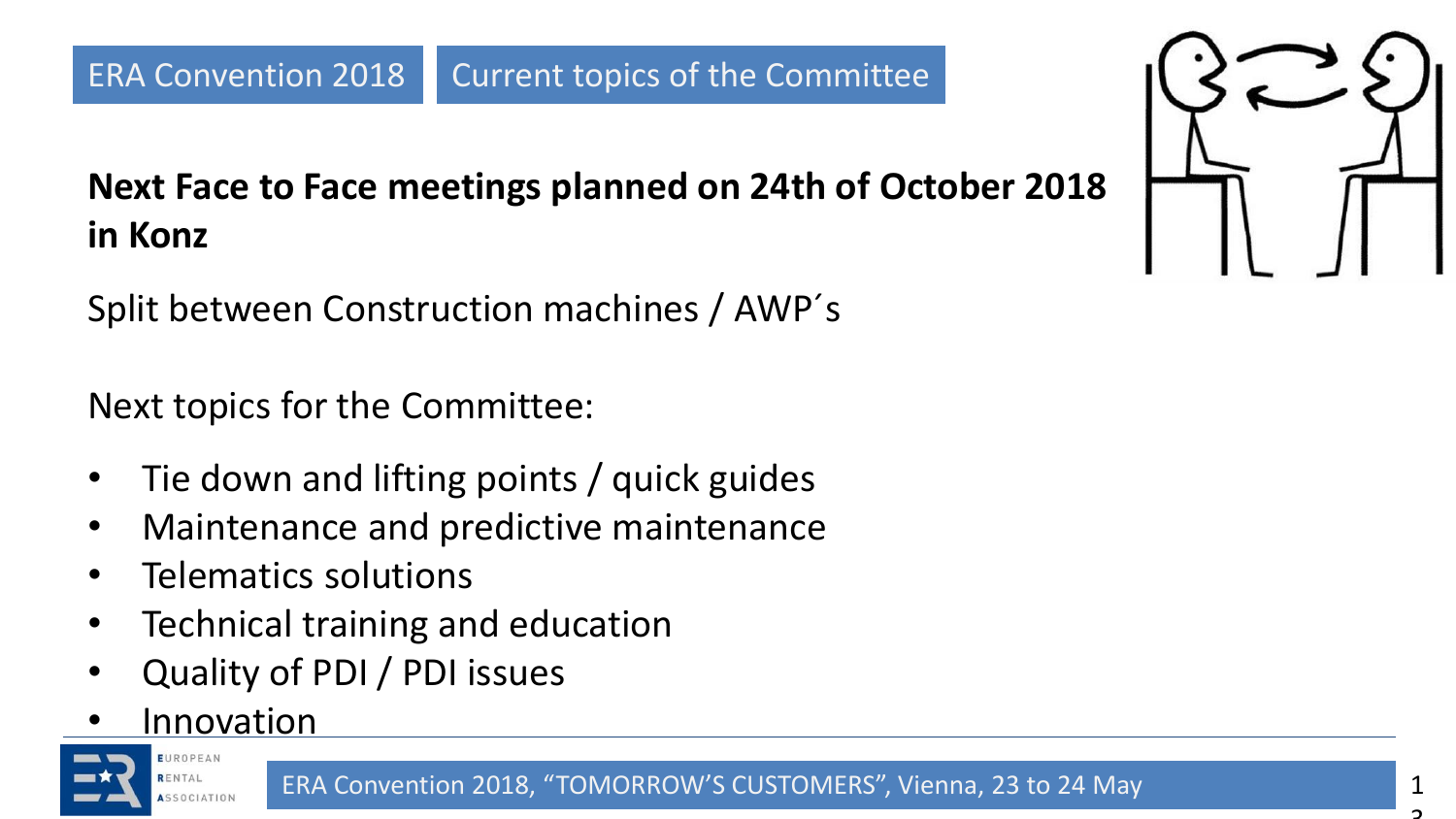**Definition:**

"A meeting at which a group of people engage in intensive discussion and activity on a particular subject or project."



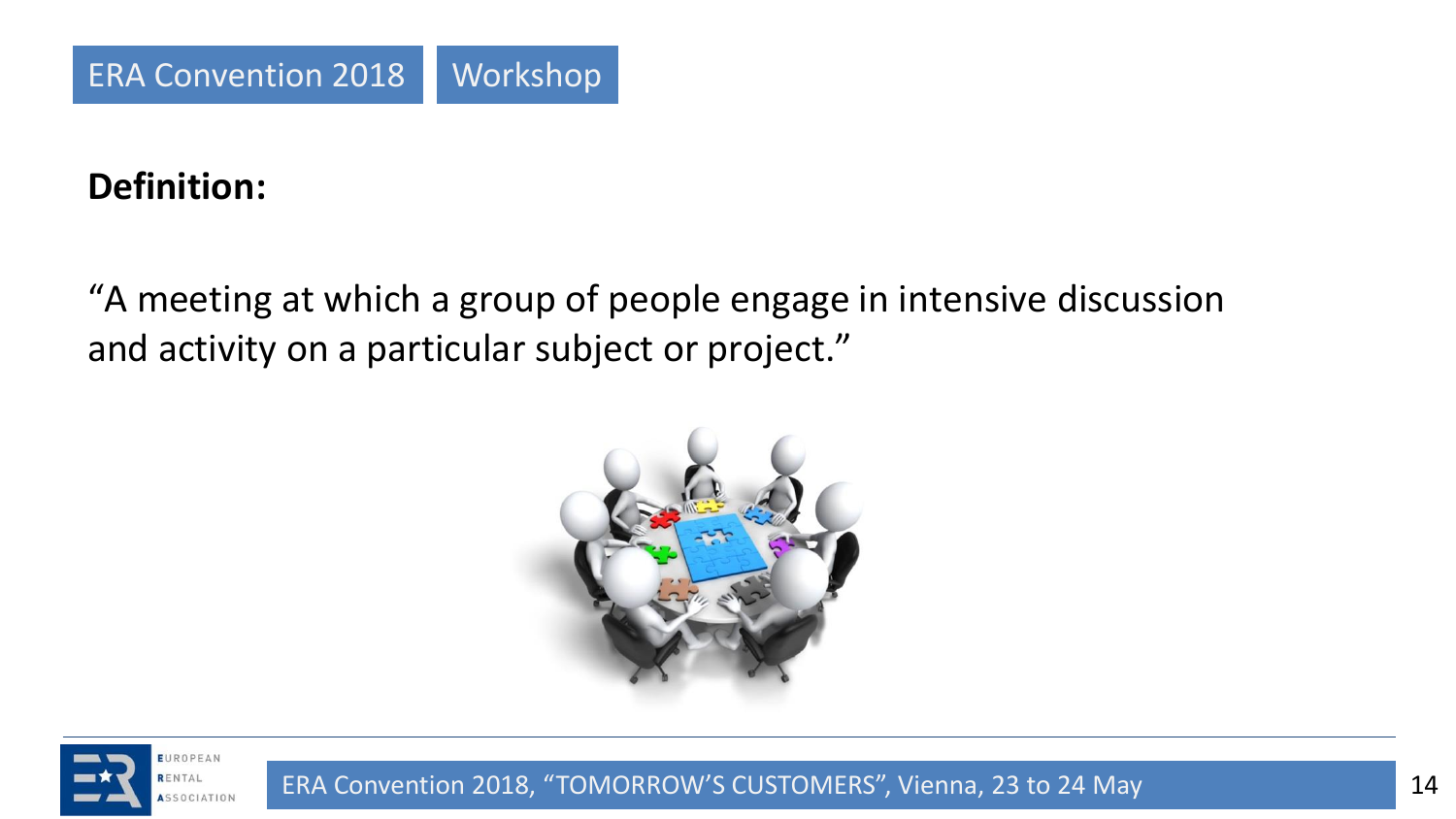#### **Advantages:**



- full involvement of participants
- high interactivity
- hands on learning, problem solving and development of creative solutions
- practically useful ideas for the Technical Committee
- skill development including communication, team work, accepting others' views and presentation

SOCIATION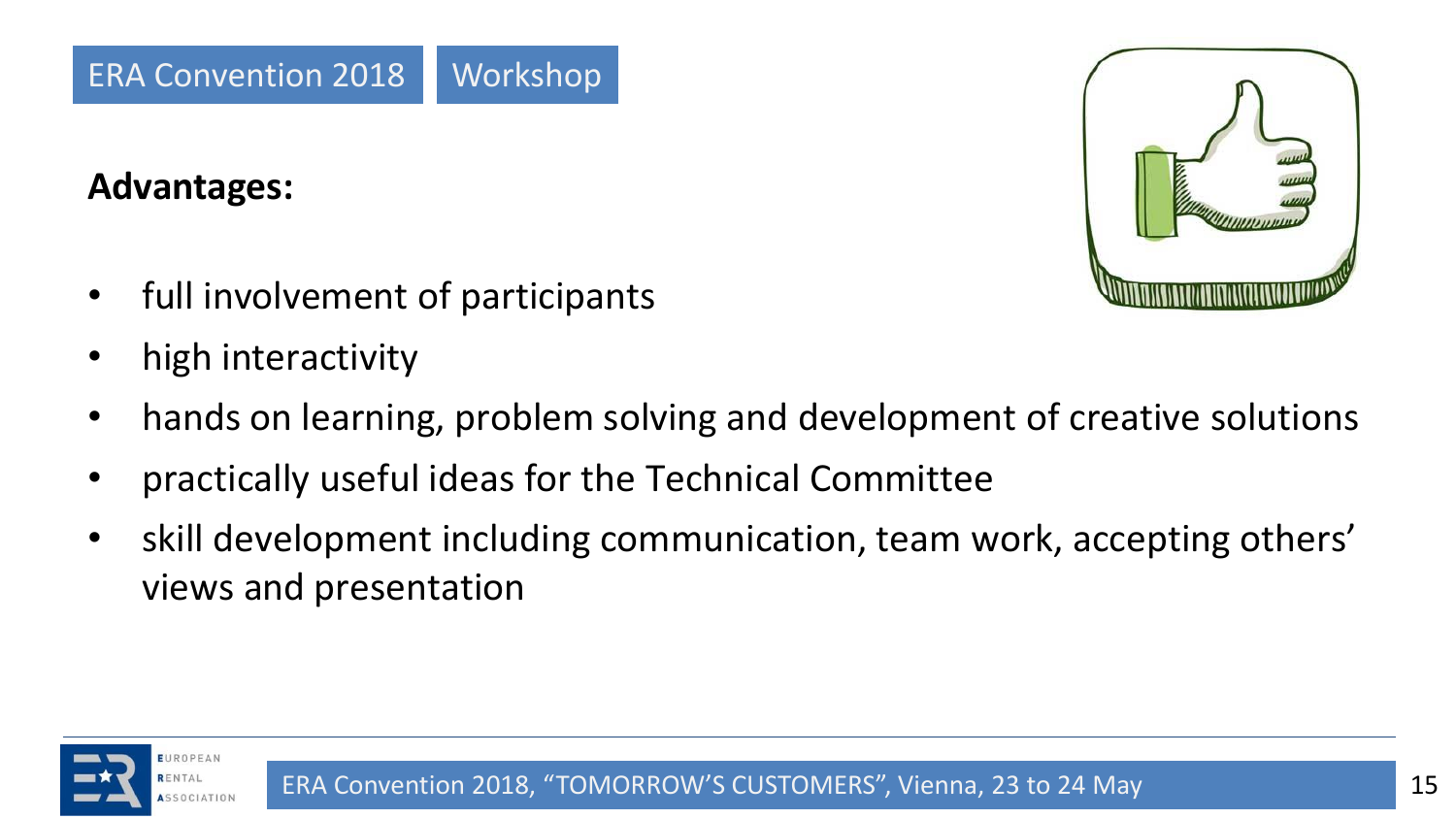

- **Time:** 50 minutes for brain storming and wrap up 30 minutes for presentations by the group speakers
- **Speaker:** One person per table
- **Task:** Answering one question per table
- **Objective:** Raise issues of importance for the rental business, on which the Technical Committee could work in the future